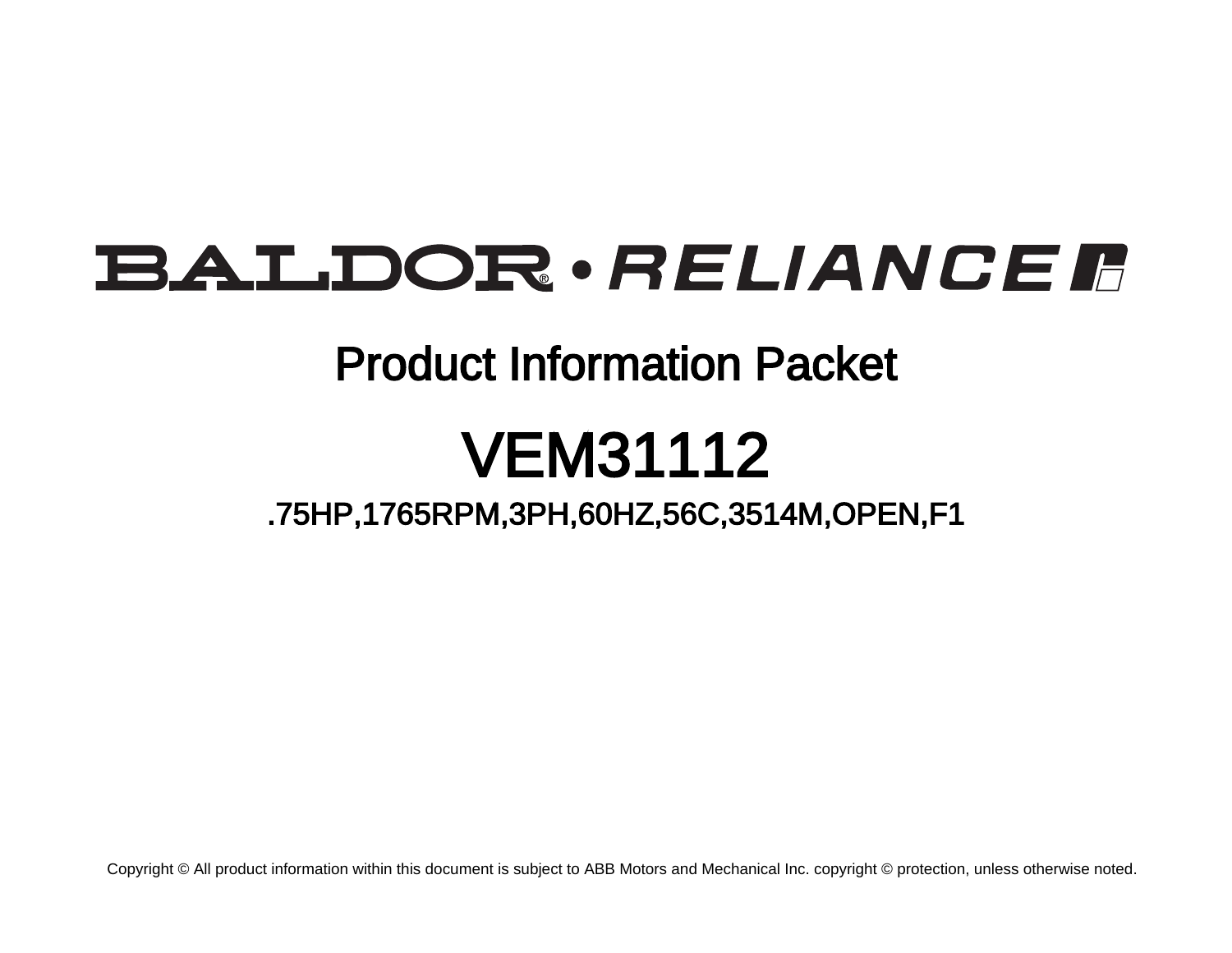#### BALDOR · RELIANCE F Product Information Packet: VEM31112 - .75HP,1765RPM,3PH,60HZ,56C,3514M,OPEN,F1

| <b>Part Detail</b> |              |             |            |             |        |                      |            |  |
|--------------------|--------------|-------------|------------|-------------|--------|----------------------|------------|--|
| Revision:          | $\mathsf{A}$ | Status:     | PRD/A      | Change #:   |        | Proprietary:         | No         |  |
| Type:              | AC           | Elec. Spec: | 35WGG069   | CD Diagram: | CD0005 | Mfg Plant:           |            |  |
| Mech. Spec:        | 35E4017      | Layout:     | 35LYE4017  | Poles:      | 04     | <b>Created Date:</b> | 01-10-2022 |  |
| Base:              | N            | Eff. Date:  | 05-16-2022 | Leads:      | 9#18   |                      |            |  |

| <b>Specs</b>                           |                         |                                  |                        |
|----------------------------------------|-------------------------|----------------------------------|------------------------|
| <b>Catalog Number:</b>                 | <b>VEM31112</b>         | <b>Insulation Class:</b>         | F.                     |
| Enclosure:                             | <b>OPEN</b>             | <b>Inverter Code:</b>            | Not Inverter           |
| Frame:                                 | 56C                     | <b>KVA Code:</b>                 |                        |
| <b>Frame Material:</b>                 | Steel                   | <b>Lifting Lugs:</b>             | No Lifting Lugs        |
| Motor Letter Type:                     | Three Phase             | <b>Locked Bearing Indicator:</b> | Locked Bearing         |
| Output @ Frequency:                    | .750 HP @ 60 HZ         | Motor Lead Quantity/Wire Size:   | 9 @ 18 AWG             |
| Synchronous Speed @ Frequency:         | 1800 RPM @ 60 HZ        | <b>Motor Lead Exit:</b>          | Ko Box                 |
| Voltage @ Frequency:                   | 230.0 V @ 60 HZ         | <b>Motor Lead Termination:</b>   | <b>Flying Leads</b>    |
|                                        | 460.0 V @ 60 HZ         | Motor Type:                      | 3516M                  |
| XP Class and Group:                    | None                    | <b>Mounting Arrangement:</b>     | F1                     |
| <b>XP Division:</b>                    | Not Applicable          | <b>Power Factor:</b>             | 84                     |
| <b>Agency Approvals:</b>               | <b>CURUS ENERGY</b>     | <b>Product Family:</b>           | <b>General Purpose</b> |
| <b>Auxillary Box:</b>                  | No Auxillary Box        | <b>Pulley End Bearing Type:</b>  | Ball                   |
| <b>Auxillary Box Lead Termination:</b> | None                    | <b>Pulley Face Code:</b>         | C-Face                 |
| <b>Base Indicator:</b>                 | No Mounting             | <b>Pulley Shaft Indicator:</b>   | Standard               |
| <b>Bearing Grease Type:</b>            | Polyrex EM (-20F +300F) | <b>Rodent Screen:</b>            | None                   |
| Blower:                                | None                    | <b>Shaft Extension Location:</b> | Pulley End             |
| Current @ Voltage:                     | 1.000 A @ 460.0 V       | <b>Shaft Ground Indicator:</b>   | No Shaft Grounding     |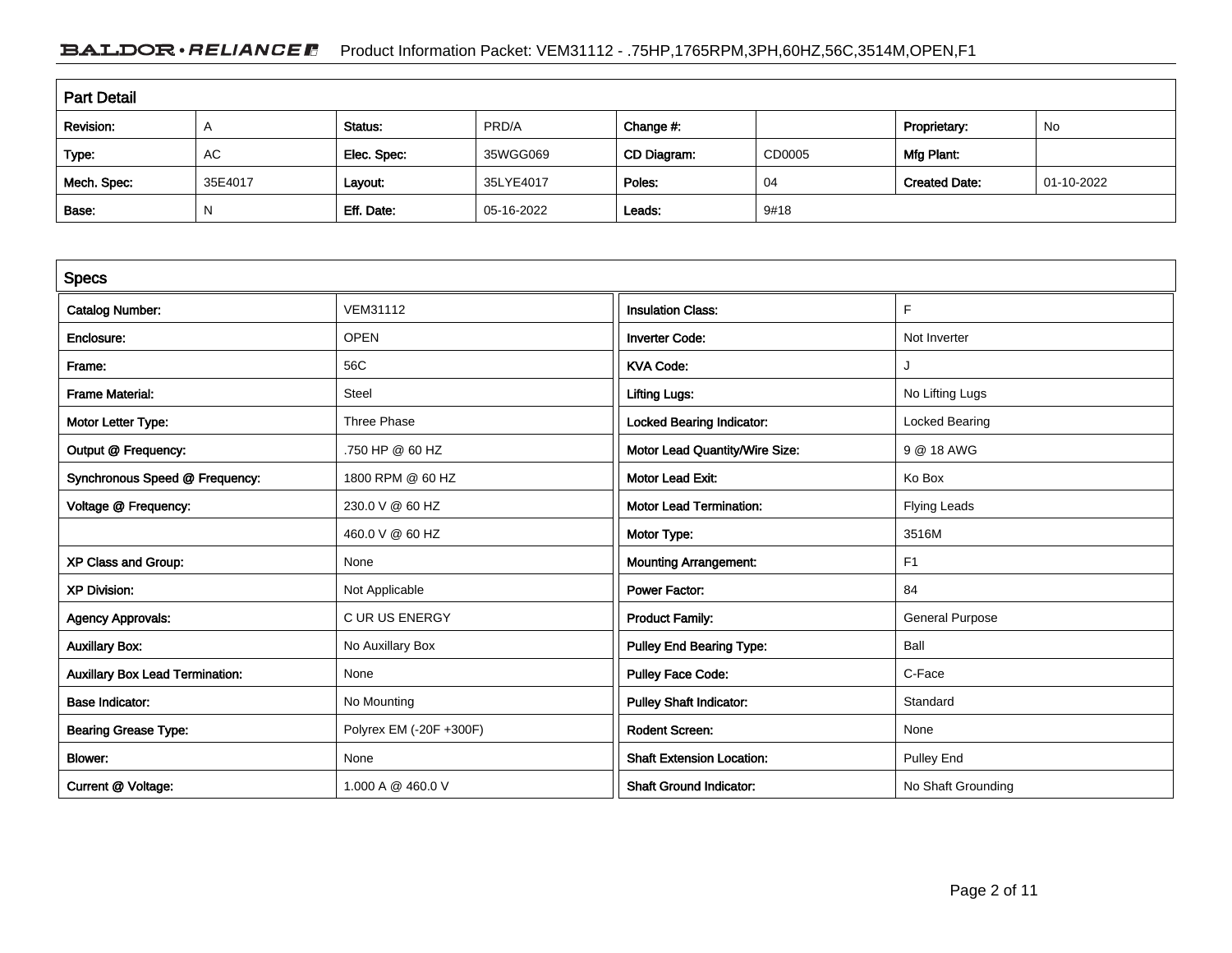|                                                                    | 2.000 A @ 230.0 V | <b>Shaft Rotation:</b>             | Reversible          |  |
|--------------------------------------------------------------------|-------------------|------------------------------------|---------------------|--|
|                                                                    | 2.100 A @ 208.0 V | <b>Shaft Slinger Indicator:</b>    | No Slinger          |  |
| Design Code:                                                       | B                 | <b>Speed Code:</b>                 | Single Speed        |  |
| Drip Cover:                                                        | Drip Cover        | <b>Motor Standards:</b>            | <b>NEMA</b>         |  |
| Duty Rating:<br><b>CONT</b>                                        |                   | <b>Starting Method:</b>            | Direct on line      |  |
| <b>Electrically Isolated Bearing:</b><br>Not Electrically Isolated |                   | Thermal Device - Bearing:          | None                |  |
| <b>Feedback Device:</b><br>NO FEEDBACK                             |                   | Thermal Device - Winding:          | None                |  |
| <b>Front Face Code:</b>                                            | Standard          | <b>Vibration Sensor Indicator:</b> | No Vibration Sensor |  |
| <b>Front Shaft Indicator:</b><br>None                              |                   | Winding Thermal 1:                 | None                |  |
| No Heater<br><b>Heater Indicator:</b>                              |                   | <b>Winding Thermal 2:</b>          | None                |  |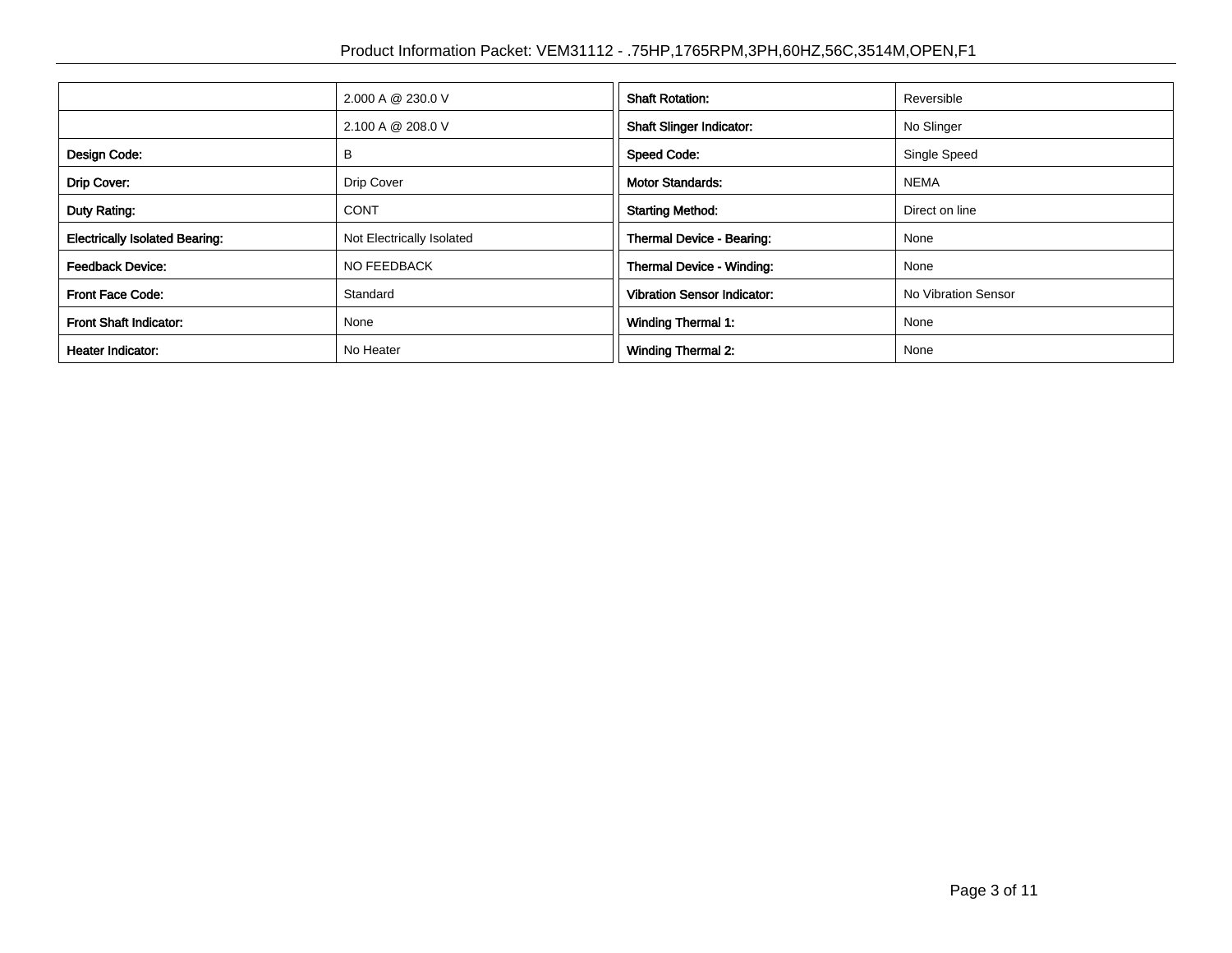#### BALDOR · RELIANCE F Product Information Packet: VEM31112 - .75HP,1765RPM,3PH,60HZ,56C,3514M,OPEN,F1

| Nameplate NP3155L          |                         |    |         |                    |                           |      |
|----------------------------|-------------------------|----|---------|--------------------|---------------------------|------|
|                            | <b>CAT.NO. VEM31112</b> |    |         |                    |                           |      |
|                            | SPEC. 35E4017G069G1     |    |         |                    |                           |      |
|                            | $HP$ .75                |    |         |                    |                           |      |
|                            | <b>VOLTS</b> 230/460    |    |         |                    |                           |      |
|                            | $AMP$ 2.28/1.14         |    |         |                    |                           |      |
|                            | <b>RPM</b> 1765         |    |         |                    |                           |      |
| $FRAME$ 56C                |                         |    | $HZ$ 60 |                    |                           | PH 3 |
| <b>SER.F.</b> 1.25         |                         |    | CODE K  | $DES$ <sub>B</sub> | CL F                      |      |
| <b>F.L. AVG. EFF. 82.5</b> |                         |    | $PF$ 74 |                    |                           |      |
|                            | RATING 40C AMB-CONT     |    |         |                    |                           |      |
| cc                         |                         |    |         |                    | <b>USABLE AT 208V 2.4</b> |      |
|                            | $DE$ 6205               |    |         | <b>ODE</b> 6203    |                           |      |
|                            | <b>ENCL</b> OPEN        | SN |         |                    |                           |      |
|                            | SFA 2.68/1.34           |    |         |                    |                           |      |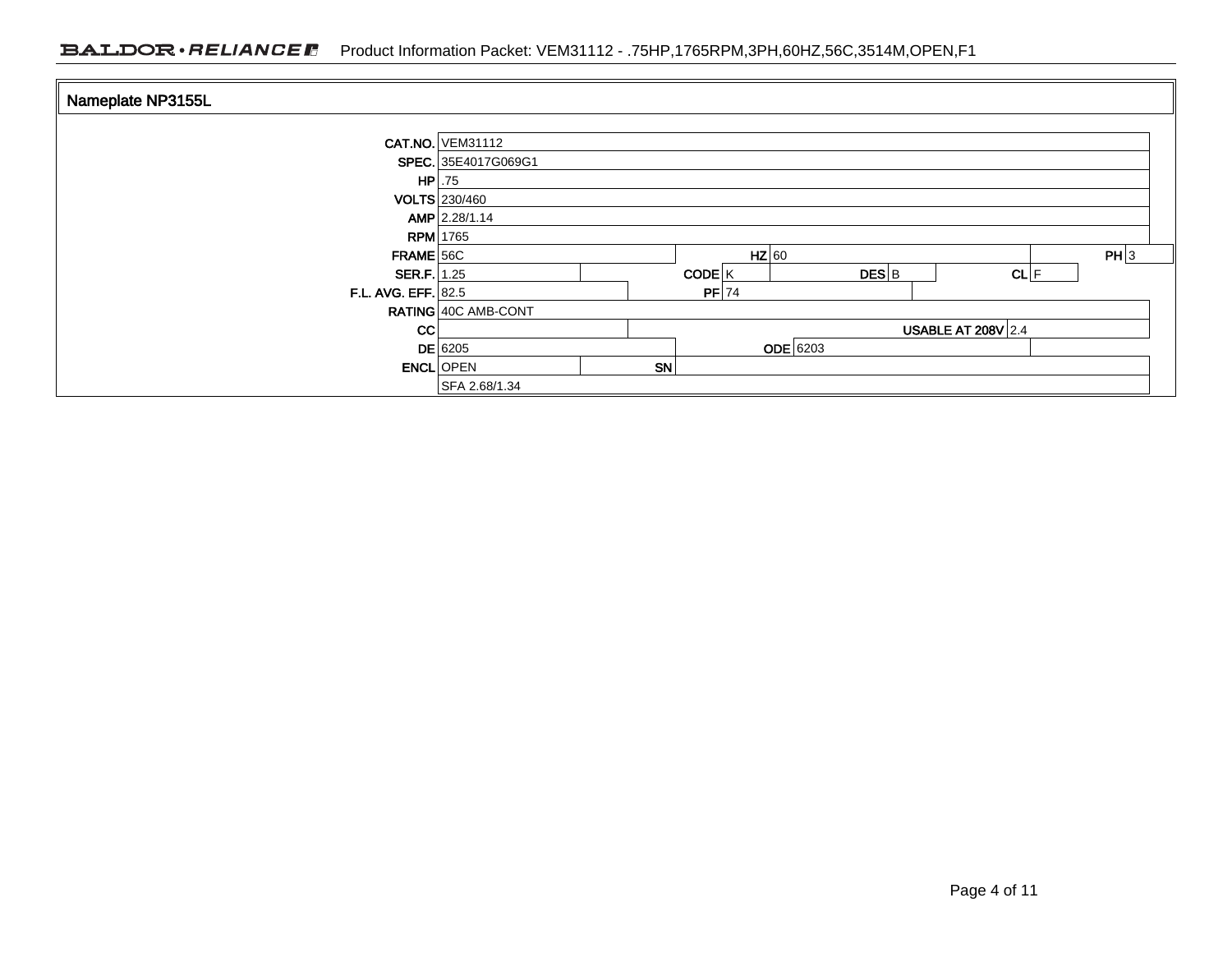| <b>Parts List</b>  |                                          |          |
|--------------------|------------------------------------------|----------|
| <b>Part Number</b> | Description                              | Quantity |
| SA402450           | SA 35E4017G069G1                         | 1.000 EA |
| RA393727           | RA 35E4017G069G1                         | 1.000 EA |
| 34FN3002B01        | EXTERNAL FAN, PLASTIC, .637/.639 HUB W/  | 1.000 EA |
| NS2512A01          | INSULATOR, CONDUIT BOX X                 | 1.000 EA |
| 35CB3007           | 35 CB CASTING W/.88 DIA. LEAD HOLE       | 1.000 EA |
| 51XB1016A07        | 10-16 X 7/16 HXWSSLD SERTYB              | 2.000 EA |
| 11XW1032G06        | 10-32 X .38, TAPTITE II, HEX WSHR SLTD U | 1.000 EA |
| 35EP3209F00        | MASTER ODE, 203 BRG, DRIP CVR            | 1.000 EA |
| HW5100A03          | WAVY WASHER (W1543-017)                  | 1.000 EA |
| 51XN1032A20        | 10-32 X 1 1/4 HX WS SL SR                | 2.000 EA |
| 35EP3402C00        | MASTER DE, 205 BRG, OPEN                 | 1.000 EA |
| 35AD2000           | AIR BAFFLE - GALVANNEAL                  | 1.000 EA |
| 60XW0632A06        | 6-32 X 3/8 TORX HEAD SCREW TAPTITE II    | 4.000 EA |
| 35FH4006A01SP      | DRIP COVER, STAMPED, W/ PRIMER           | 1.000 EA |
| 51XW1032A06        | 10-32 X .38, TAPTITE II, HEX WSHR SLTD S | 3.000 EA |
| 35CB4521           | 35 LIPPED CB LID (GALV & PHOSPH)         | 1.000 EA |
| 51XW0832A07        | 8-32 X .44, TAPTITE II, HEX WSHR SLTD SE | 4.000 EA |
| HW2501D13          | KEY, 3/16 SQ X 1.375                     | 1.000 EA |
| HA7000A04          | KEY RETAINER 0.625 DIA SHAFTS            | 1.000 EA |
| 85XU0407S04        | 4X1/4 U DRIVE PIN STAINLESS              | 2.000 EA |
| MJ1000A02          | GREASE, POLYREX EM EXXON                 | 0.050 LB |
| MG1000Y03          | MUNSELL 2.53Y 6.70/ 4.60, GLOSS 20,      | 0.017 GA |
| HA3100A12          | THRUBOLT 10-32 X 7.375                   | 4.000 EA |
| LC0005E01          | CONN.DIA./WARNING LABEL (LC0005/LB1119N) | 1.000 EA |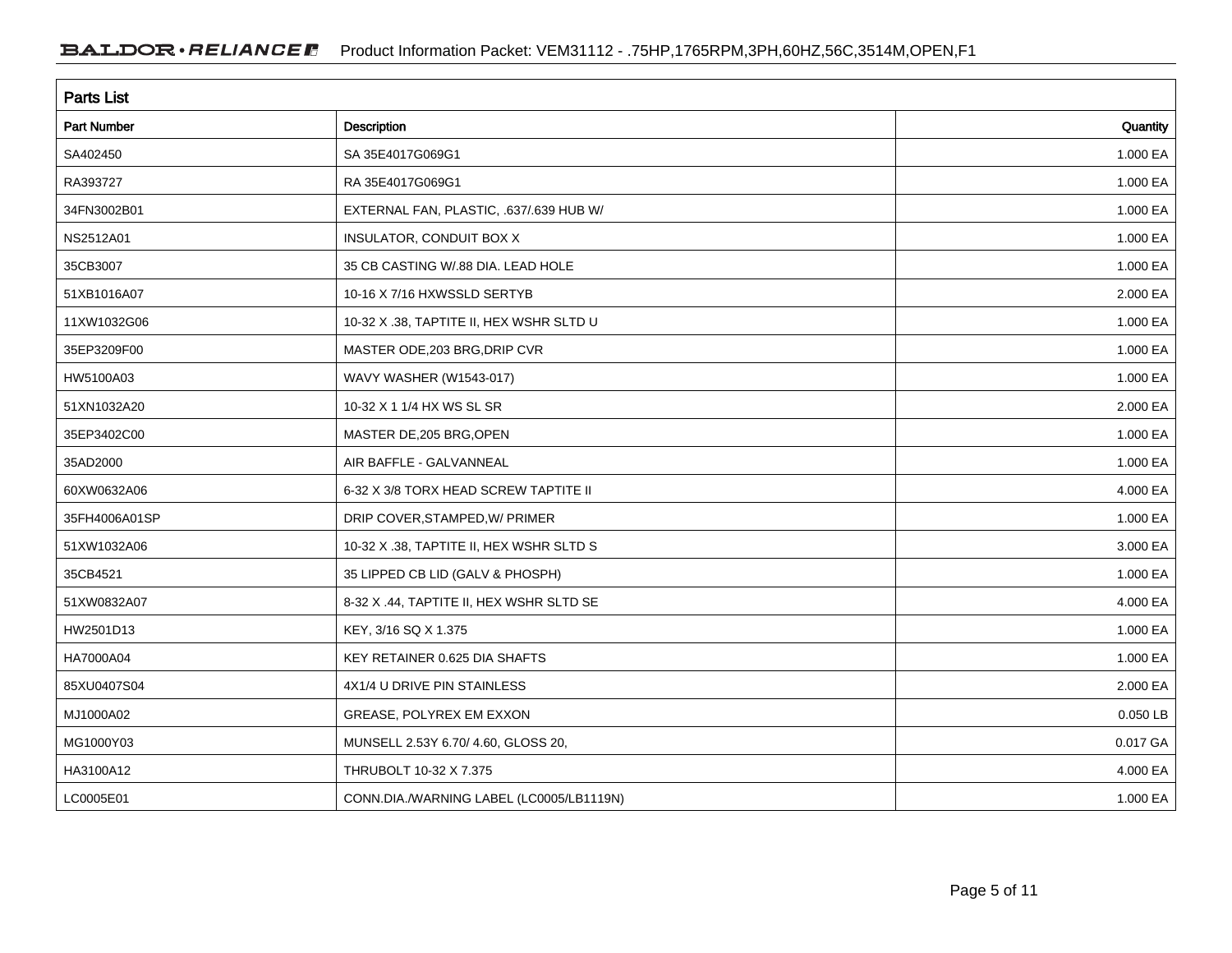| <b>Parts List (continued)</b> |                                         |              |  |  |  |  |
|-------------------------------|-----------------------------------------|--------------|--|--|--|--|
| <b>Part Number</b>            | Description                             | Quantity     |  |  |  |  |
| MN416A01                      | TAG-INSTAL-MAINT no wire (2100/bx) 4/22 | 1.000 EA $ $ |  |  |  |  |
| <b>NP3155L</b>                | ALUM SUPER-E UL CSA CC "SEMS"           | 1.000 EA $ $ |  |  |  |  |
| PK3082                        | STYROFOAM CRADLE                        | 1.000 EA $ $ |  |  |  |  |
| 35PA1066                      | PKG GRP, PRINT<br>PK1008A06             | 1.000 EA $ $ |  |  |  |  |
| FE-0000001                    | <b>ZRTG FE ASSEMBLY</b>                 | 1.000 EA $ $ |  |  |  |  |
| PE-0000003                    | <b>ZRTG PE ASSEMBLY</b>                 | 1.000 EA $ $ |  |  |  |  |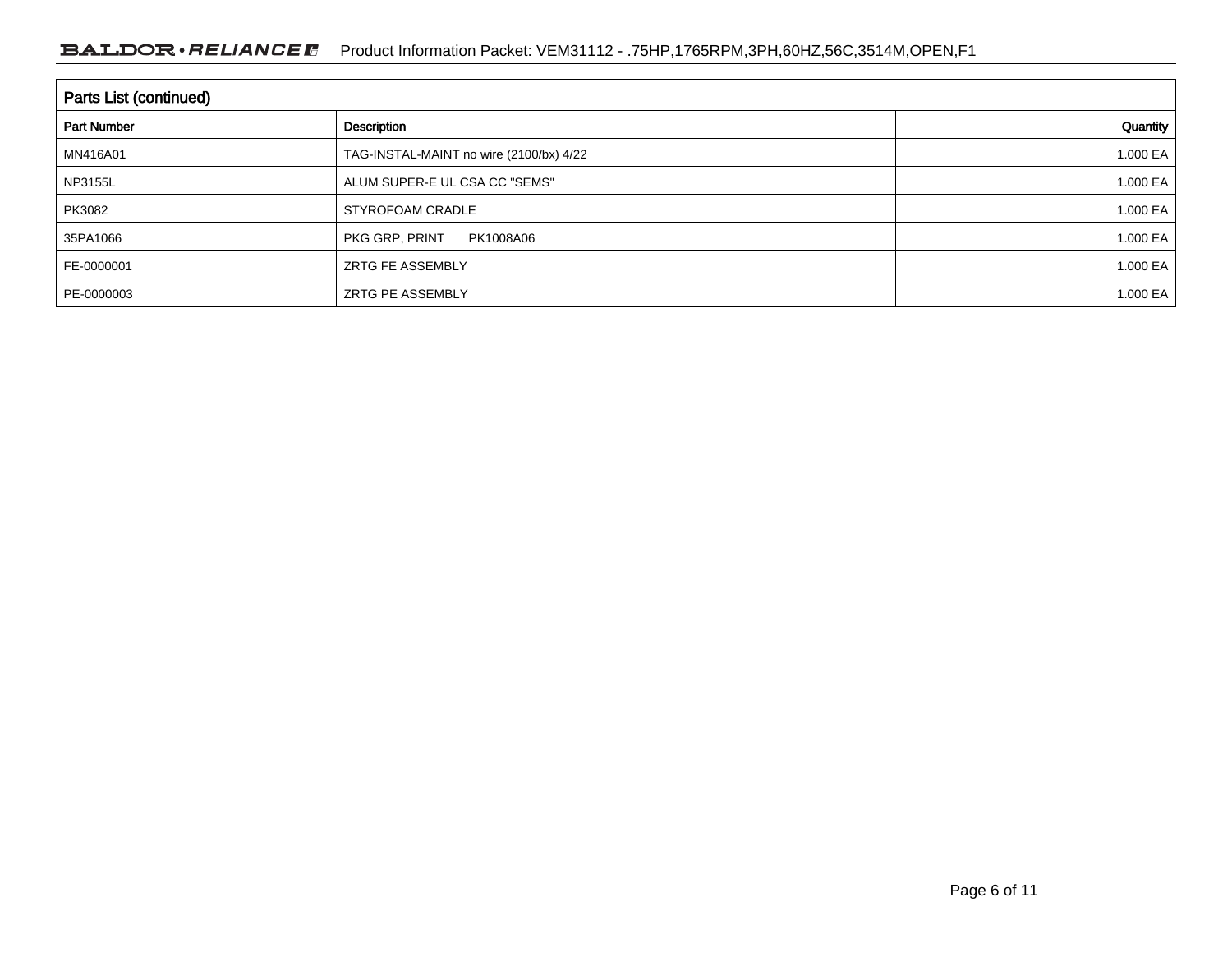#### **AC Induction Motor Performance Data**

Record # 77834Typical performance - not guaranteed values

| Winding: 35WGG069-R001       |                   |              | <b>Type: 3514M</b><br><b>Enclosure: OPEN</b>    |                   |  |  |
|------------------------------|-------------------|--------------|-------------------------------------------------|-------------------|--|--|
| <b>Nameplate Data</b>        |                   |              | 460 V, 60 Hz:<br><b>High Voltage Connection</b> |                   |  |  |
| <b>Rated Output (HP)</b>     |                   | .75          | <b>Full Load Torque</b>                         | 2.25 LB-FT        |  |  |
| <b>Volts</b>                 |                   | 230/460      | <b>Start Configuration</b>                      | direct on line    |  |  |
| <b>Full Load Amps</b>        |                   | 2.2/1.1      | <b>Breakdown Torque</b>                         | 7.38 LB-FT        |  |  |
| <b>R.P.M.</b>                |                   | 1730         | <b>Pull-up Torque</b>                           | 4.07 LB-FT        |  |  |
| Hz                           | 60 Phase          | 3            | <b>Locked-rotor Torque</b>                      | 4.7 LB-FT         |  |  |
| <b>NEMA Design Code</b>      | <b>B KVA Code</b> | K.           | <b>Starting Current</b>                         | 7.7A              |  |  |
| <b>Service Factor (S.F.)</b> |                   | 1.25         | <b>No-load Current</b>                          | 0.734 A           |  |  |
| <b>NEMA Nom. Eff.</b>        | 0 Power Factor    | 0            | Line-line Res. $@$ 25 <sup>o</sup> C            | $31.182$ $\Omega$ |  |  |
| <b>Rating - Duty</b>         |                   | 40C AMB-CONT | Temp. Rise @ Rated Load                         | $24^{\circ}$ C    |  |  |
| S.F. Amps                    |                   |              | Temp. Rise @ S.F. Load                          | $32^{\circ}$ C    |  |  |
|                              |                   |              | <b>Locked-rotor Power Factor</b>                | 65                |  |  |

#### **Load Characteristics 460 V, 60 Hz, 0.75 HP**

| % of Rated Load     | 25     | 50     | 75     | 100    | 125    | 150    | S.F. |
|---------------------|--------|--------|--------|--------|--------|--------|------|
| <b>Power Factor</b> | 33     | 52     | 65     | 74     | 80     | 83     | 80   |
| <b>Efficiency</b>   | 71.3   | 80.7   | 83.3   | 83.6   | 82.8   | 81.2   | 82.8 |
| Speed               | 1790.3 | 1782.1 | 1772.9 | 1763.3 | 1752.5 | 1740.4 | 1752 |
| <b>Line amperes</b> | 0.761  | 0.849  | 0.976  | 1.14   | 1.34   | 1.57   | 1.34 |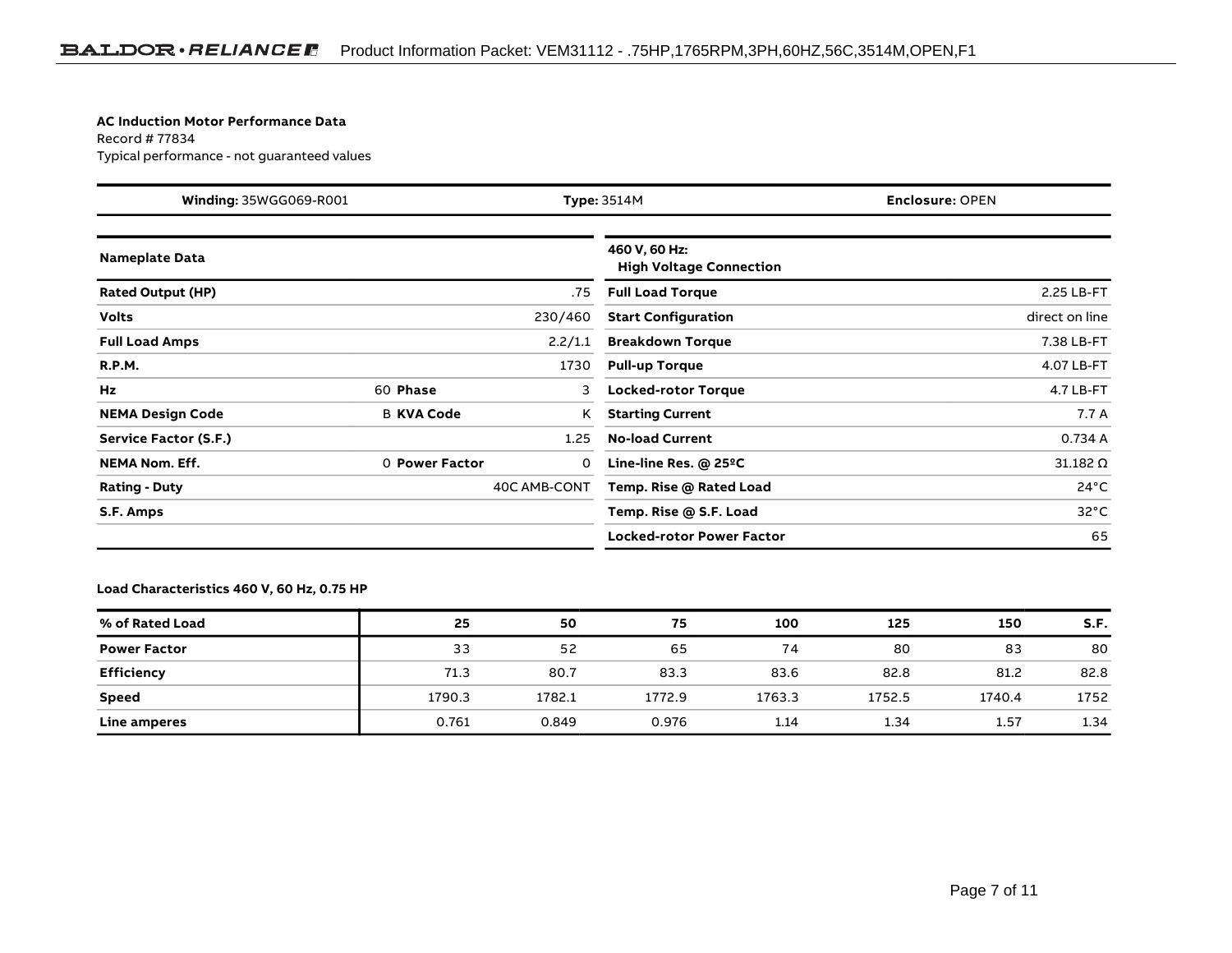

Performance Graph at 460V, 60Hz, 0.75HP Typical performance - Not guaranteed values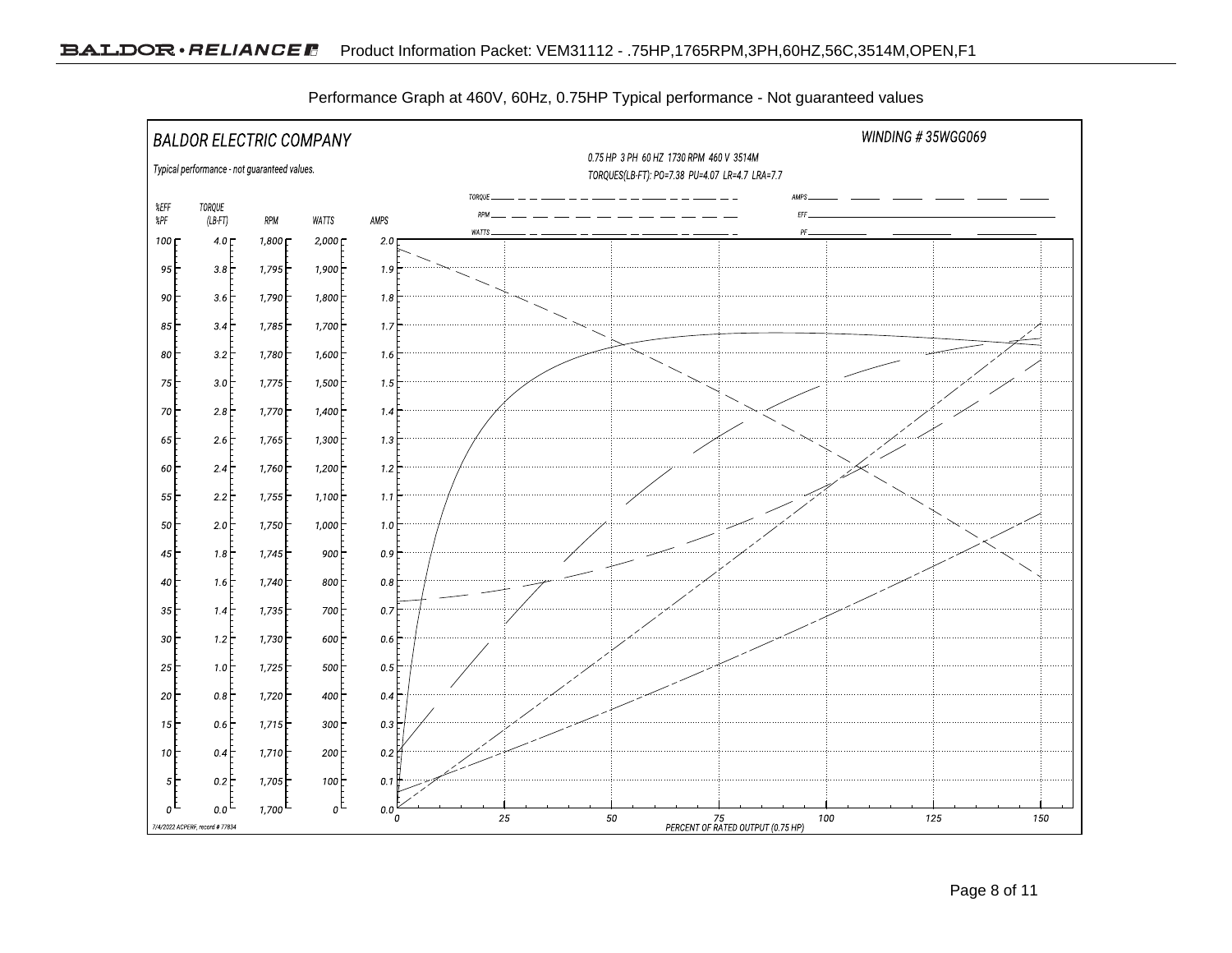#### BALDOR · RELIANCE F Product Information Packet: VEM31112 - .75HP,1765RPM,3PH,60HZ,56C,3514M,OPEN,F1



Page 9 of 11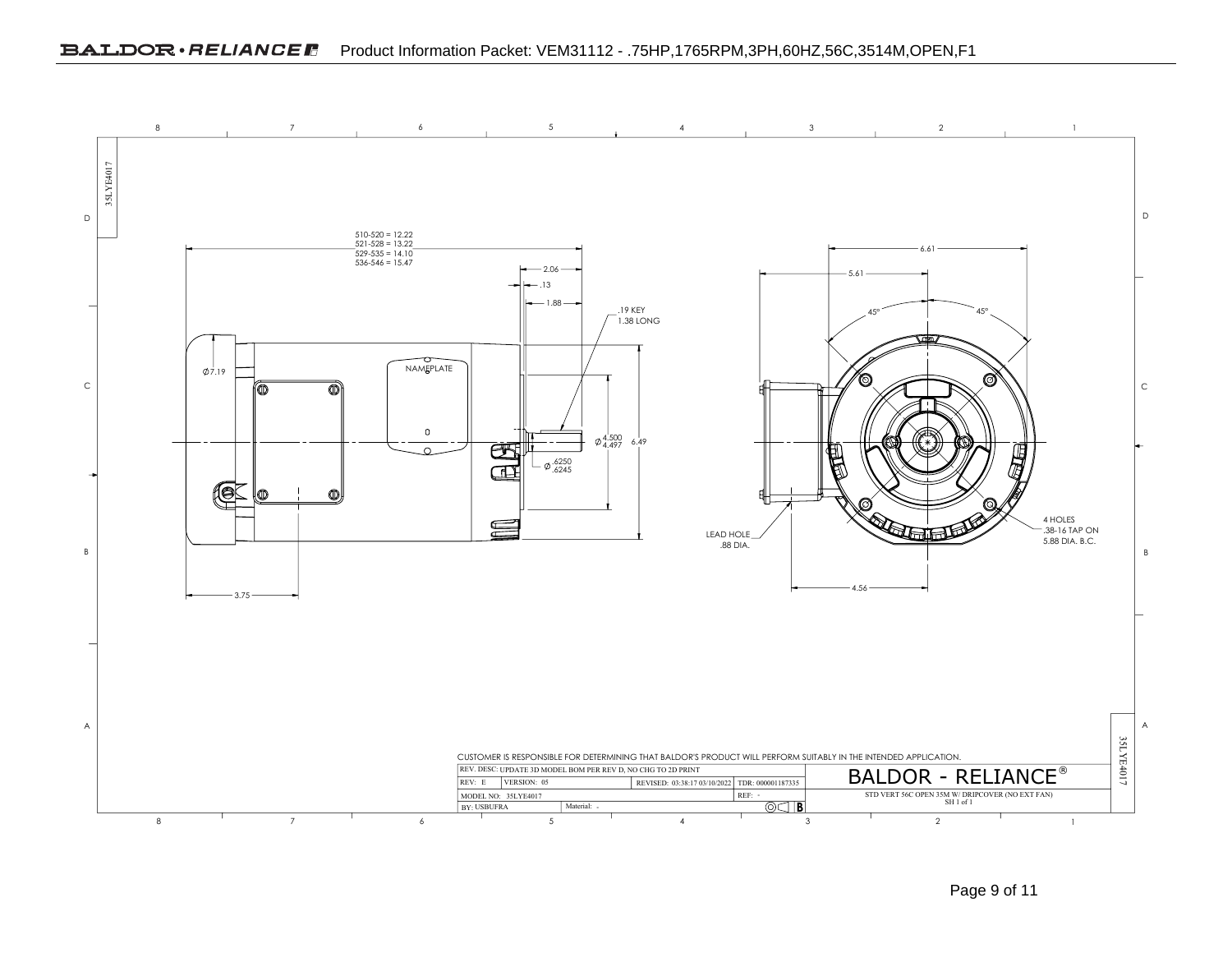